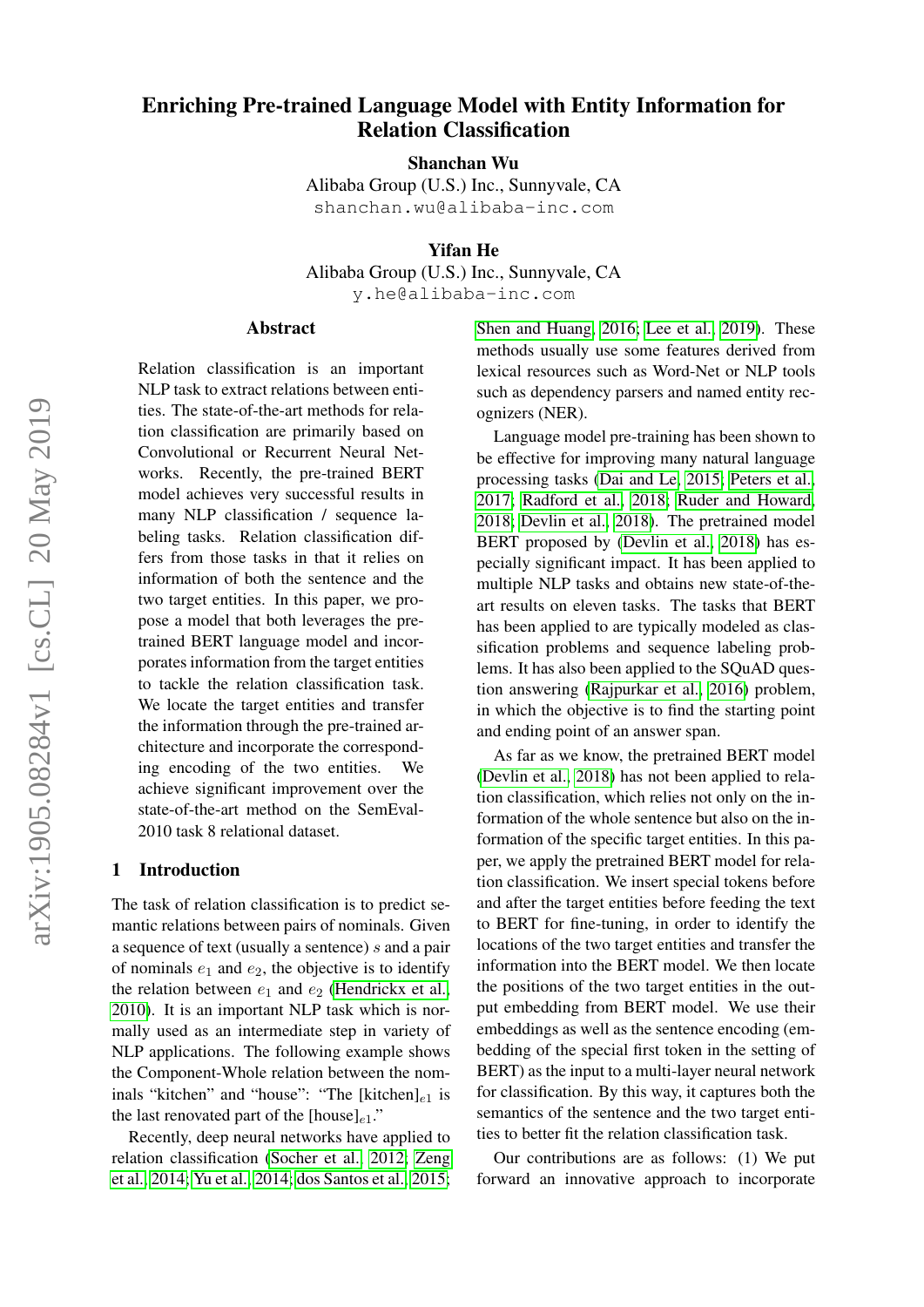entity-level information into the pretrained language model for relation classification. (2) We achieve the new state-of-the-art for the relation classification task.

# <span id="page-1-0"></span>2 Related Work

There has been some work with deep learning methods for relation classification, such as [\(Socher et al., 2012;](#page-5-0) [Zeng et al., 2014;](#page-5-1) [Yu et al.,](#page-5-2) [2014;](#page-5-2) [dos Santos et al., 2015\)](#page-4-1)

MVRNN model [\(Socher et al., 2012\)](#page-5-0) applies a recursive neural network (RNN) to relation classification. They assign a matrix-vector representation to every node in a parse tree and compute the representation for the complete sentence from bottom up according to the syntactic structure of the parse tree. [\(Zeng et al., 2014\)](#page-5-1) propose a CNN model by incorporating both word embeddings and position features as input. Then they concatenate lexical features and the output from CNN into a single vector and feed them into a softmax layer for prediction. [\(Yu et al.,](#page-5-2) [2014\)](#page-5-2) propose a Factor-based Compositional Embedding Model (FCM) by constructing sentencelevel and substructure embeddings from word embeddings, through dependency trees and named entities. [\(Santos et al., 2015\)](#page-5-6) tackle the relation classification task by ranking with a convolutional neural network named CR-CNN. Their loss function is based on pairwise ranking. In our work, we take advantage of a pre-trained language model for the relation classification task, without relying on CNN or RNN architecutures. [\(Shen and Huang,](#page-5-3) [2016\)](#page-5-3) utilize a CNN encoder in conjunction with a sentence representation that weights the words by attention between the target entities and the words in the sentence to perform relation classification. [\(Wang et al., 2016\)](#page-5-7) propose a convolutional neural network architecture with two levels of attention in order to catch the patterns in heterogeneous contexts to classify relations. [\(Lee et al., 2019\)](#page-4-2) develop an end-to-end recurrent neural model which incorporates an entity-aware attention mechanism with a latent entity typing for relation classification.

There are some related work on the relation extraction based on distant supervision, for example, [\(Mintz et al., 2009;](#page-4-7) [Hoffmann et al., 2011;](#page-4-8) [Lin](#page-4-9) [et al., 2016;](#page-4-9) [Ji et al., 2017;](#page-4-10) [Wu et al., 2019\)](#page-5-8). The difference between relation classification on regular data and on distantly supervised data is that the latter may contain a large number of noisy labels. In this paper, we focus on the regular relation classification problem, without noisy labels.

# 3 Methodology

# 3.1 Pre-trained Model BERT

The pre-trained BERT model [\(Devlin et al., 2018\)](#page-4-6) is a multi-layer bidirectional Transformer encoder [\(Vaswani et al., 2017\)](#page-5-9).

The design of input representation of BERT is to be able to represent both a single text sentence and a pair of text sentences in one token sequence. The input representation of each token is constructed by the summation of the corresponding token, segment and position embeddings.

'[CLS]' is appended to the beginning of each sequence as the first token of the sequence. The final hidden state from the Transformer output corresponding to the first token is used as the sentence representation for classification tasks. In case there are two sentences in a task, '[SEP]' is used to separate the two sentences.

BERT pre-trains the model parameters by using a pre-training objective: the masked language model (MLM), which randomly masks some of the tokens from the input, and set the optimization objective to predict the original vocabulary id of the masked word according to its context. Unlike left-to-right language model pre-training, the MLM objective can help a state output to utilize both the left and the right context, which allows a pre-training system to apply a deep bidirectional Transformer. Besides the masked language model, BERT also trains a "next sentence prediction" task that jointly pre-trains text-pair representations.

# 3.2 Model Architecture

Figure [1](#page-2-0) shows the architecture of our approach.

For a sentence s with two target entities  $e_1$  and  $e_2$ , to make the BERT module capture the location information of the two entities, at both the beginning and end of the first entity, we insert a special token '\$', and at both the beginning and end of the second entity, we insert a special token '#'. We also add '[CLS]' to the beginning of each sentence.

For example, after insertion of the special separate tokens, for a sentence with target entities "kitchen" and "house" will become to:

*"[CLS] The* \$ *kitchen* \$ *is the last renovated part of the # house # . "*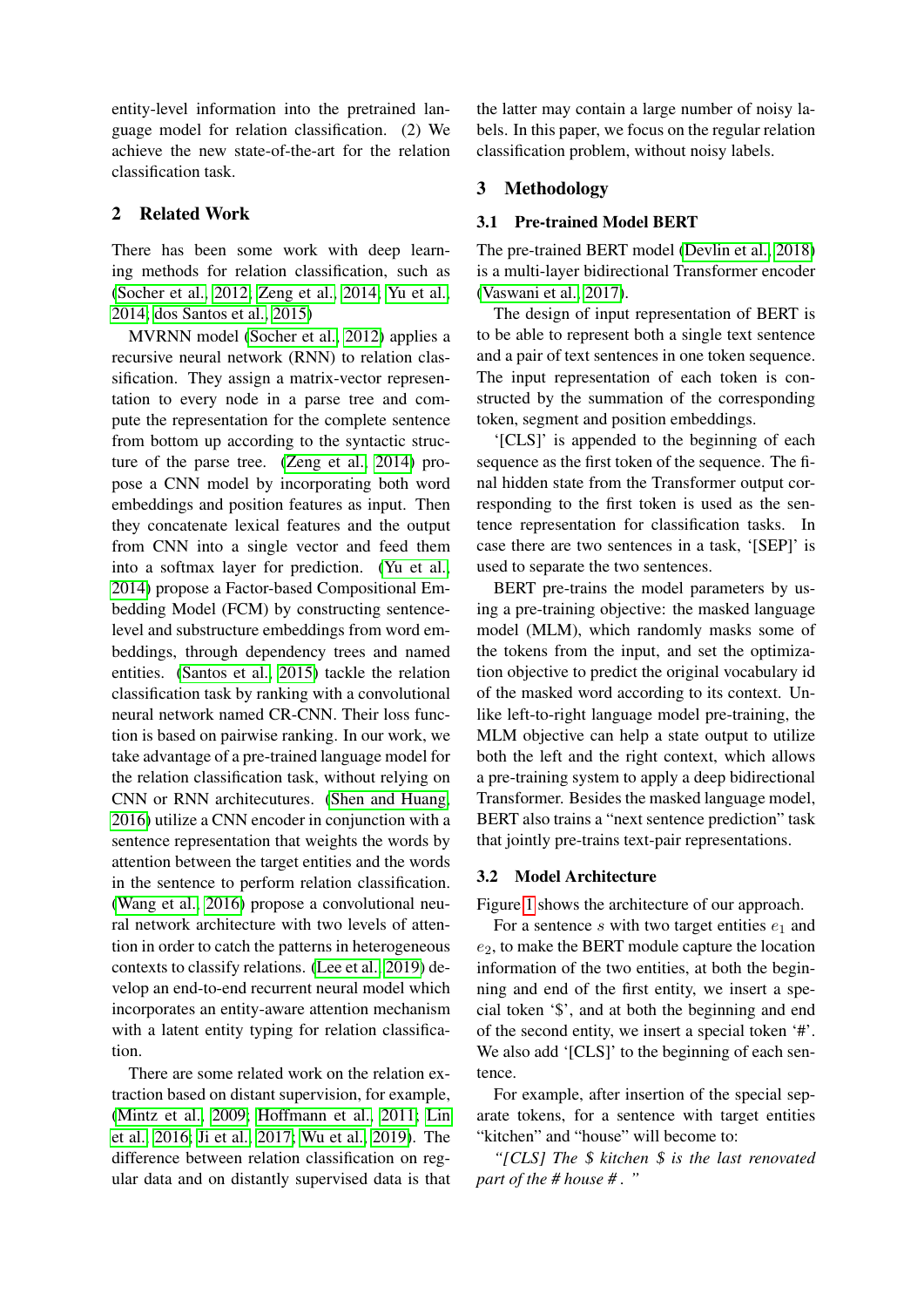

Figure 1: The model architecture.

Given a sentence s with entity  $e_1$  and  $e_2$ , suppose its final hidden state output from BERT module is H. Suppose vectors  $H_i$  to  $H_j$  are the final hidden state vectors from BERT for entity  $e_1$ , and  $H_k$  to  $H_m$  are the final hidden state vectors from BERT for entity  $e_2$ . We apply the average operation to get a vector representation for each of the two target entities. Then after an activation operation (i.e. tanh), we add a fully connected layer to each of the two vectors, and the output for  $e_1$  and  $e_2$  are  $H'_1$  and  $H'_2$  respectively. This process can be mathematically formalized as Equation [\(1\)](#page-2-1).

<span id="page-2-1"></span>
$$
H'_{1} = W_{1} \left[ \tanh\left(\frac{1}{j-i+1} \sum_{t=i}^{j} H_{t}\right) \right] + b_{1}
$$

$$
H'_{2} = W_{2} \left[ \tanh\left(\frac{1}{m-k+1} \sum_{t=k}^{m} H_{t}\right) \right] + b_{2}
$$
(1)

We make  $W_1$  and  $W_2$ ,  $b_1$  and  $b_2$  share the same parameters. In other words, we set  $W_1 = W_2$ ,  $b_1 = b_2$ . For the final hidden state vector of the first token (i.e. '[CLS]'), we also add an activation operation and a fully connected layer, which is formally expressed as:

$$
H_0' = W_0 \left( \tanh(H_0) \right) + b_0 \tag{2}
$$

<span id="page-2-2"></span>Matrices  $W_0$ ,  $W_1$ ,  $W_2$  have the same dimensions, i.e.  $W_0 \in R^{d \times d}$ ,  $W_1 \in R^{d \times d}$ ,  $W_2 \in R^{d \times d}$ , where d is the hidden state size from BERT.

We concatenate  $H'_0$ ,  $H'_1$ ,  $H'_2$  and then add a fully connected layer and a softmax layer, which can be expressed as following:

<span id="page-2-3"></span><span id="page-2-0"></span>
$$
h'' = W_3 \left[ concat\left(H'_0, H'_1, H'_2\right) \right] + b_3
$$
  

$$
p = softmax(h'')
$$
 (3)

where  $W_3 \in R^{L \times 3d}$  (*L* is the number of relation types), and  $p$  is the probability output. In Equa-tions [\(1\)](#page-2-1),[\(2\)](#page-2-2),[\(3\)](#page-2-3),  $b_0$ ,  $b_1$ ,  $b_2$ ,  $b_3$  are bias vectors.

We use cross entropy as the loss function. We apply dropout before each fully connected layer during training. We call our approach as R-BERT.

# 4 Experiments

#### 4.1 Dataset and Evaluation Metric

We use the SemEval-2010 Task 8 dataset in our experiments. The dataset contains nine semantic relation types and one artificial relation type *Other*, which means that the relation does not belong to any of the nine relation types. The nine relation types are *Cause-Effect, Component-Whole, Content-Container, Entity-Destination, Entity-Origin, Instrument-Agency, Member-Collection, Message-Topic* and *Product-Producer*. The dataset contains 10,717 sentences, with each containing two nominals e1 and e2, and the corresponding relation type in the sentence. The relation is directional, which means that Component-Whole(e1, e2) is different from Component-Whole(e2, e1). The dataset has already been partitioned into 8,000 training instances and 2,717 test instances. We evaluate our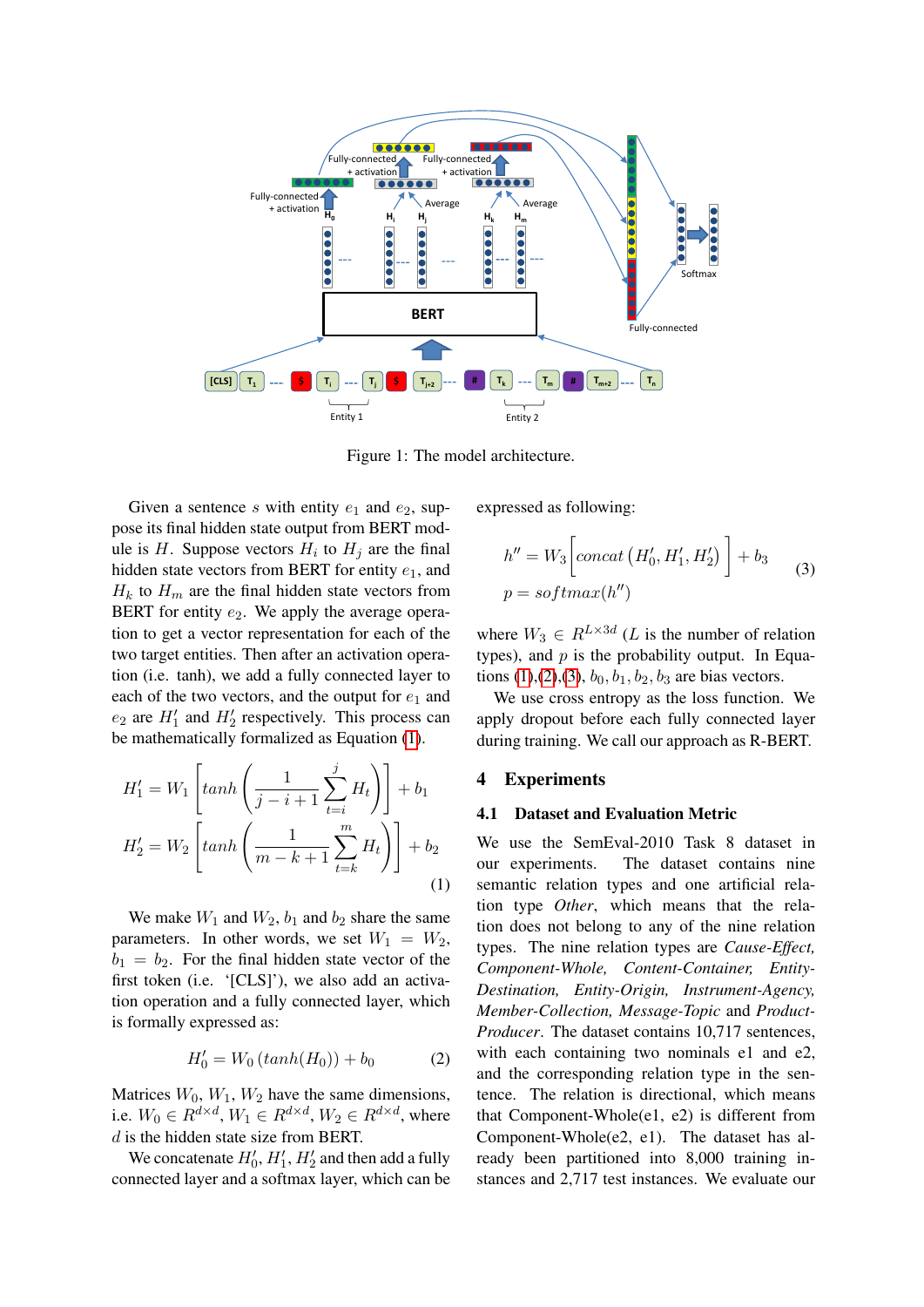solution by using the SemEval-2010 Task 8 official scorer script. It computes the macro-averaged F1-scores for the nine actual relations (excluding Other) and considers directionality.

# 4.2 Parameter Settings

Table shows the major parameters used in our experiments.

|  | Table 1: Parameter settings. |  |
|--|------------------------------|--|
|--|------------------------------|--|

| Batch size          | 16      |
|---------------------|---------|
| Max sentence length | 128     |
| Adam learning rate  | $2e-5$  |
| Number of epochs    | 5       |
| Dropout rate        | $(1)$ . |

We add dropout before each add-on layer. For the pre-trained BERT model, we use the uncased basic model. For the parameters of the pre-trained BERT model, please refer to [\(Devlin et al., 2018\)](#page-4-6) for details.

# 4.3 Comparison with other Methods

We compare our method, R-BERT, against results by multiple methods recently published for the SemEval-2010 Task 8 dataset, including SVM, RNN, MVRNN, CNN+Softmax, FCM, CR-CNN, Attention-CNN, Entity Attention Bi-LSTM. The SVM method by [\(Rink and Harabagiu, 2010\)](#page-5-10) uses a rich feature set in a traditional way, which was the best result during the SemEval-2010 task 8 competition. Details of all other methods are briefly reviewed in Section [2.](#page-1-0)

Table [2](#page-3-0) reports the results. We can see that R-BERT significantly beats all the baseline methods. The MACRO F1 value of R-BERT is 89.25, which is much better than the previous best solution on this dataset.

# 4.4 Ablation Studies

# 4.4.1 Effect of Model Components

We have demonstrated the strong empirical results based on the proposed approach. We further want to understand the specific contributions by the components besides the pre-trained BERT component. For this purpose, we create three more configurations.

The first configuration is to discard the special separate tokens (i.e. '\$' and '#') around the two

<span id="page-3-0"></span>

| Method                          | F1    |  |
|---------------------------------|-------|--|
| <b>SVM</b>                      | 82.2  |  |
| (Rink and Harabagiu, 2010)      | 77.6  |  |
| <b>RNN</b>                      |       |  |
| (Socher et al., $2012$ )        | 82.4  |  |
| <b>MVRNN</b>                    |       |  |
| (Socher et al., $2012$ )        |       |  |
| CNN+Softmax                     | 82.7  |  |
| (Zeng et al., 2014)             |       |  |
| <b>FCM</b>                      | 83.0  |  |
| (Yu et al., 2014)               |       |  |
| <b>CR-CNN</b>                   | 84.1  |  |
| (Santos et al., $2015$ )        |       |  |
| <b>Attention CNN</b>            | 85.9  |  |
| (Shen and Huang, 2016)          |       |  |
| Att-Pooling-CNN                 | 88.0  |  |
| (Wang et al., 2016)             |       |  |
| <b>Entity Attention Bi-LSTM</b> | 85.2  |  |
| (Lee et al., 2019)              |       |  |
| <b>R-BERT</b>                   | 89.25 |  |
|                                 |       |  |

entities in the sentence and discard the hidden vector output of the two entities from concatenating with the hidden vector output of the sentence. In other words, we add '[CLS]' at the beginning of the sentence and feed the sentence with the two entities into the BERT module, and use the first output vector for classification. We label this method as BERT-NO-SEP-NO-ENT.

The second configuration is to discard the special separate tokens (i.e. '\$' and '#') around the two entities in the sentence, but keep the hidden vector output of the two entities in concatenation for classification. We label this method as BERT-NO-SEP.

The third configuration is to discard the hidden vector output of the two entities from concatenation for classification, but keep the special separate tokens. We label this method as BERT-NO-ENT.

Table [3](#page-4-11) reports the results of the ablation study with the above three configurations. We observe that the three methods all perform worse than R-BERT. Of the methods, BERT-NO-SEP-NO-ENT performs worst, with its F1 8.16 absolute points worse than R-BERT. This ablation study demonstrates that both the special separate tokens and the hidden entity vectors make important contributions to our approach.

In relation classification, the relation label is de-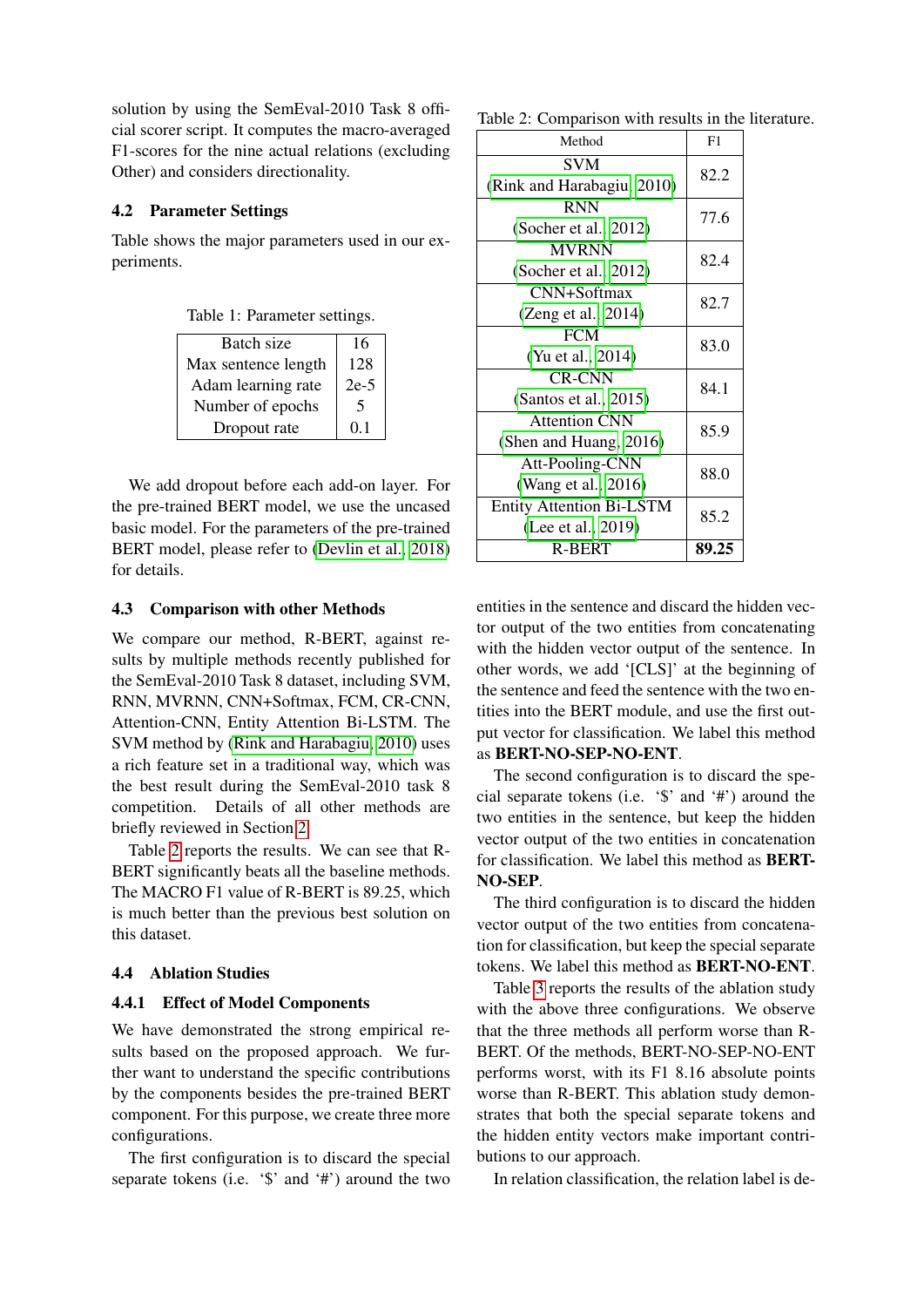pendent on both the semantics of the sentence and the two target entities. BERT without special separate tokens cannot locate the target entities and lose this key information. The reason why the special separate tokens help to improve the accuracy is that they identify the locations of the two target entities and transfer the information into the BERT model, which make the BERT output contain the location information of the two entities. On the other hand, incorporating the output of the target entity vectors further enriches the information and helps to make more accurate prediction.

<span id="page-4-11"></span>Table 3: Comparison of the BERT based methods with different components.

| Method               | F1    |
|----------------------|-------|
| R-BERT-NO-SEP-NO-ENT | 81.09 |
| R-BERT-NO-SEP        | 87.98 |
| R-BERT-NO-ENT        | 87.99 |
| R-BERT               | 89.25 |

# 5 Conclusions

In this paper, we develop an approach for relation classification by enriching the pre-trained BERT model with entity information. We add special separate tokens to each target entity pair and utilize the sentence vector as well as target entity representations for classification. We conduct experiments on the SemEval-2010 benchmark dataset and our results significantly outperform the stateof-the-art methods. One possible future work is to extend the model to apply to distant supervision.

# References

- <span id="page-4-3"></span>Andrew M Dai and Quoc V Le. 2015. Semisupervised Sequence Learning. In *Advances in Neural Information Processing Systems 28*. 3079–3087.
- <span id="page-4-6"></span>Jacob Devlin, Ming-Wei Chang, Kenton Lee, and Kristina Toutanova. 2018. BERT: Pre-training of Deep Bidirectional Transformers for Language Understanding. *CoRR* abs/1810.04805 (2018). arXiv:1810.04805
- <span id="page-4-1"></span>Cícero Nogueira dos Santos, Bing Xiang, and Bowen Zhou. 2015. Classifying Relations by Ranking with Convolutional Neural Networks. In *Proceedings of the 53rd Annual Meeting of the Association for Computational Linguistics and the 7th International Joint Conference on*

*Natural Language Processing of the Asian Federation of Natural Language Processing, ACL 2015*. 626–634.

- <span id="page-4-0"></span>Iris Hendrickx, Su Nam Kim, Zornitsa Kozareva, Preslav Nakov, Diarmuid Ó. Séaghdha, Sebastian Padó, Marco Pennacchiotti, Lorenza Romano, and Stan Szpakowicz. 2010. SemEval-2010 Task 8: Multi-way Classification of Semantic Relations Between Pairs of Nominals. In *Proceedings of the 5th International Workshop on Semantic Evaluation (SemEval '10)*. 33–38.
- <span id="page-4-8"></span>Raphael Hoffmann, Congle Zhang, Xiao Ling, Luke S. Zettlemoyer, and Daniel S. Weld. 2011. Knowledge-Based Weak Supervision for Information Extraction of Overlapping Relations. In *The 49th Annual Meeting of the Association for Computational Linguistics, ACL 2011*. 541– 550.
- <span id="page-4-10"></span>Guoliang Ji, Kang Liu, Shizhu He, and Jun Zhao. 2017. Distant Supervision for Relation Extraction with Sentence-Level Attention and Entity Descriptions. In *Proceedings of the Thirty-First AAAI Conference on Artificial Intelligence, 2017*. 3060–3066.
- <span id="page-4-2"></span>Joohong Lee, Sangwoo Seo, and Yong Suk Choi. 2019. Semantic Relation Classification via Bidirectional LSTM Networks with Entityaware Attention using Latent Entity Typing. *CoRR* (2019).
- <span id="page-4-9"></span>Yankai Lin, Shiqi Shen, Zhiyuan Liu, Huanbo Luan, and Maosong Sun. 2016. Neural Relation Extraction with Selective Attention over Instances. In *Proceedings of the 54th Annual Meeting of the Association for Computational Linguistics, ACL 2016*.
- <span id="page-4-7"></span>Mike Mintz, Steven Bills, Rion Snow, and Dan Jurafsky. 2009. Distant Supervision for Relation Extraction Without Labeled Data. In *Proceedings of the Joint Conference of the 47th Annual Meeting of the ACL and the 4th International Joint Conference on Natural Language Processing of the AFNLP (ACL '09)*. 1003– 1011.
- <span id="page-4-4"></span>Matthew E. Peters, Waleed Ammar, Chandra Bhagavatula, and Russell Power. 2017. Semisupervised sequence tagging with bidirectional language models. *CoRR* abs/1705.00108 (2017). arXiv:1705.00108
- <span id="page-4-5"></span>Alec Radford, Karthik Narasimhan, Tim Salimans, and Ilya Sutskever. 2018. Improving lan-